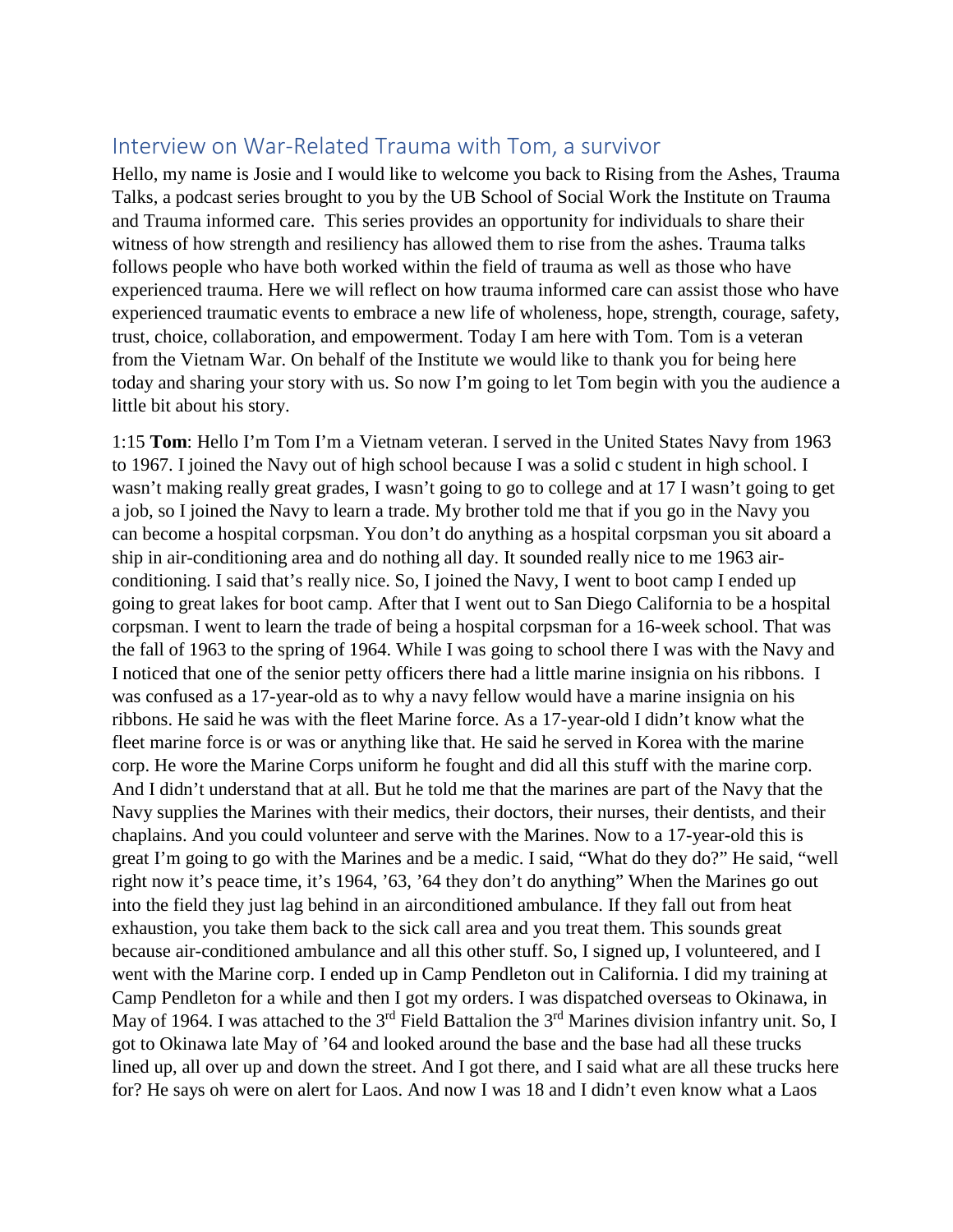was. I didn't really to tell you the truth I didn't know how to spell Laos. So, I wrote home to my mother that I was on alert to go to Laos. And we didn't know anything about this and I was all gung ho, and they gave us a weapon, and they gave us. They didn't give us ammunition because they were afraid we would shoot each other in Okinawa. So that took all part of May, June, and a little bit of July. And that sort of subsided in July that order to go to Laos had decreased. So, we went about our training. All of a sudden in early August of 1964 there was The Gulf of Tonkin incident. Where the Americans accused the North Vietnamese of firing on some patrol boats. So, President Johnson decided that the Gulf of Tonkin Resolution we are going to respond in force to retaliate against the North Vietnamese. So, we were stationed at Okinawa at the time, so the easiest thing for the American government to do at the time was to take troops from Okinawa and put them aboard a ship and send them to Vietnam. This was in August of 1964. So, I served in a battalion landing team as a corpsman from August 1964 up until January 1965. We really didn't see any action per say the biggest thing that happened there was a big flood there in Vietnam at the time and we did a lot of rescue missions. The ships I was on did rescue missions. I ended up going back to Okinawa. My battalion was again alerted, and they were again going to Vietnam in March of 1965. Those big landing in March of 1965 because I only had a few months left, I didn't go with them. I ended up staying in Okinawa and going to Japan. What had happened was my 13-month overseas tour of duty was up in June and what you can do is you are able to fill out a dream sheet and you can chose any base that you want to go to with the Marines. So, I chose Kenoy Bay Hawaii. Now that will be a nice place to go, anyway to make a long story short they told me we have good news and bad news. I did get the first marine brigade, but they were no longer in Kenoy Bay Hawaii. They were in Da Nang Vietnam. They said you can take your second choice which would be Iwakuni Japan. So, I ended up staying in Iwakuni Japan with the Marine Corp airwing. Great nothing to do, beautiful Japan it was really nice, eating good food and smiling all the time. I wanted to stay in Japan because it was a great duty. So, I decided to extend my tour of duty to stay with the airwing, it was a great duty. That was in June of "65 and Oct '65 the 1<sup>st</sup> airwing was not dispatched to Vietnam. So, my goal of avoiding going back to Vietnam was sort of mish mashed. Ended up at Da Nang. Ended up with a, what they call a fixed aircraft unit stationed at Da Nang. My job at Da Nang at the time was simply sick call. We would take care of all the anybody come in for sick call. We were placed on alert several times the base was apparently going to be mortared or attacked or something like that. And we would have to go into the bunkers and just sit and wait to be attacked. I was never attacked at all we sort of escaped all that. In early 1966 one of my fellow corpsman decided it would be a great idea to go fly in helicopters and rescue marines that were wounded. Somehow to me that ended up being a great idea. I have no idea how that became a great idea, but it did. So, me and my fellow corpsman decided to change units and go with Marine helicopter squadron out of Marble Mountain in Da Nang. I got to Marble Mountain in Danang in May of 1966 and they automatically put me on a helicopter to be a medic on a helicopter. The job of a medic is to go out with the helicopter and you go into a zone where there are wounded soldiers, wounded Marines were, and you rescue them. I forgot that they shoot at you when that happens. When a helicopter comes in it becomes a great big target and the enemy ends up shooting at the helicopter. I guess I failed to realize that. So, my very first day out we landed in a zone with the helicopter I'll tell you the name of the unit was VM02 we flew out of Da Nang we flew into a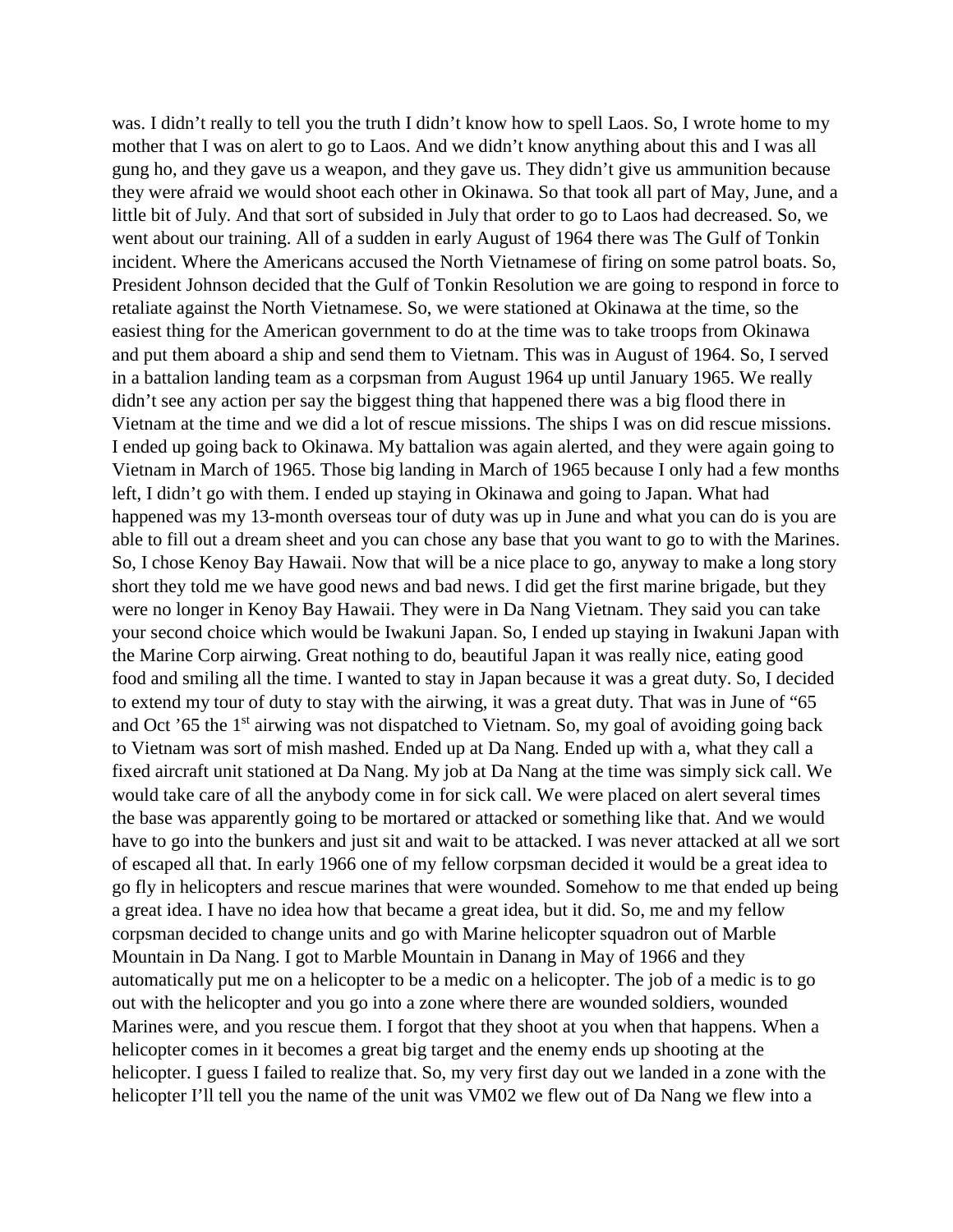zone and I was the corpsman aboard the helicopter. My job was to take care of any wounded people put aboard the helicopter. So, they brought in a couple of wounded marines the very first wounded marine they brought on that day was an African American individual and he was hit by multiple shrapnel wounds by a booby trap, so he had holes all over his body. Your training tells you if there are holes, holes in the chest you lay them on the infected side and you let the other lung open up. But he had holes in all parts of his chest. So, you couldn't do that, plus he suffered a trauma to the head he had shrapnel to the face there was blood, there was mud and there was all kind of trauma, so you couldn't do mouth to mouth and you couldn't lay him on his side, so that was my very first casualty, I had seen on the helicopter that day. Make a long story short we went back into that zone 3 different times. We went on 3 or 4 different occasions. We went back to the same zone, because as we were landing and bringing wounded out they were firing more mortars and rockets in there. They had more booby traps and they kept picking off our Marines little by little. So, the fourth time we went into this zone I ended up picking up another corpsman that was handing me guys before. He was eventually wounded. So, the first day I was out on this helicopter and we had multiple, multiple casualties, wounded, and dead. So that obviously that happened in 1966 and it's still imbedded in my mind. For the next, May, June, July August, September so for the next 6 months, 5 to 6 months. I flew various missions on helicopters. Each time we went in on what they call a medivac mission we received fire. Basically, the reason we were going in on a medivac mission was somebody was wounded in the area. Our job was to go down and pick the wounded or dead up and retrieve them. My job was to get them on a helicopter and administer first aid anyway possible. I would have anything from sucking chest wounds to traumatic amputations, arms and legs, multiple gunshot wounds, single gunshot wounds. Those are some of the casualties that we had. When we landed we were usually under some kind of small arms fire. But we didn't really realize we were under small arms fire until we got back to the compound and we counted the holes in our helicopter and you would see oh my goodness we got hit 3 times or we got hit 4 times. So, the trauma was on an ongoing daily basis. The more I flew the more I got alienated from the trauma because you sort of get used to going out there. You don't really think of getting fired at everyday but that's just the reality of it. One of the events that stick out in my life was the day I was wounded. It was 20 July 1966. We were on mission up near the demilitarized zone and we flew in on a very old helicopter it was called the CH34 it was a very, very old Korean War type helicopter. Very slow and we landed in an area in the valley and a big operation was occurring, Operation Hastings. And to that point it was the biggest operation in Vietnam for the Marine Corp. we were trying to repeal the North Vietnamese from coming over to the demilitarized zone. Operation started on 15 July it was a Friday. I didn't fly the first couple of days. The first day of the operation we lost 3 helicopters. They went into a valley area and they had bad coordinates and they getting fired upon and two helicopters collided with each other they went down a third helicopter went down it was hit by enemy fire and that helicopter was down. They lost a host of Marines that day. The areas were known to the Marine Corp at that time as helicopter valley. So, of anytime we hear of helicopter valley we know it happened exactly 15 July 1966 in the area. My first day of flying in Operation Hastings was 20 July. We landed, we came from booby, which I was stationed at, the base I was stationed at, to Da Nang area. And we landed in the rice patty and we just stayed in the rice patty until we were called for a medical evacuation. Sometime in the afternoon about 5 o'clock in the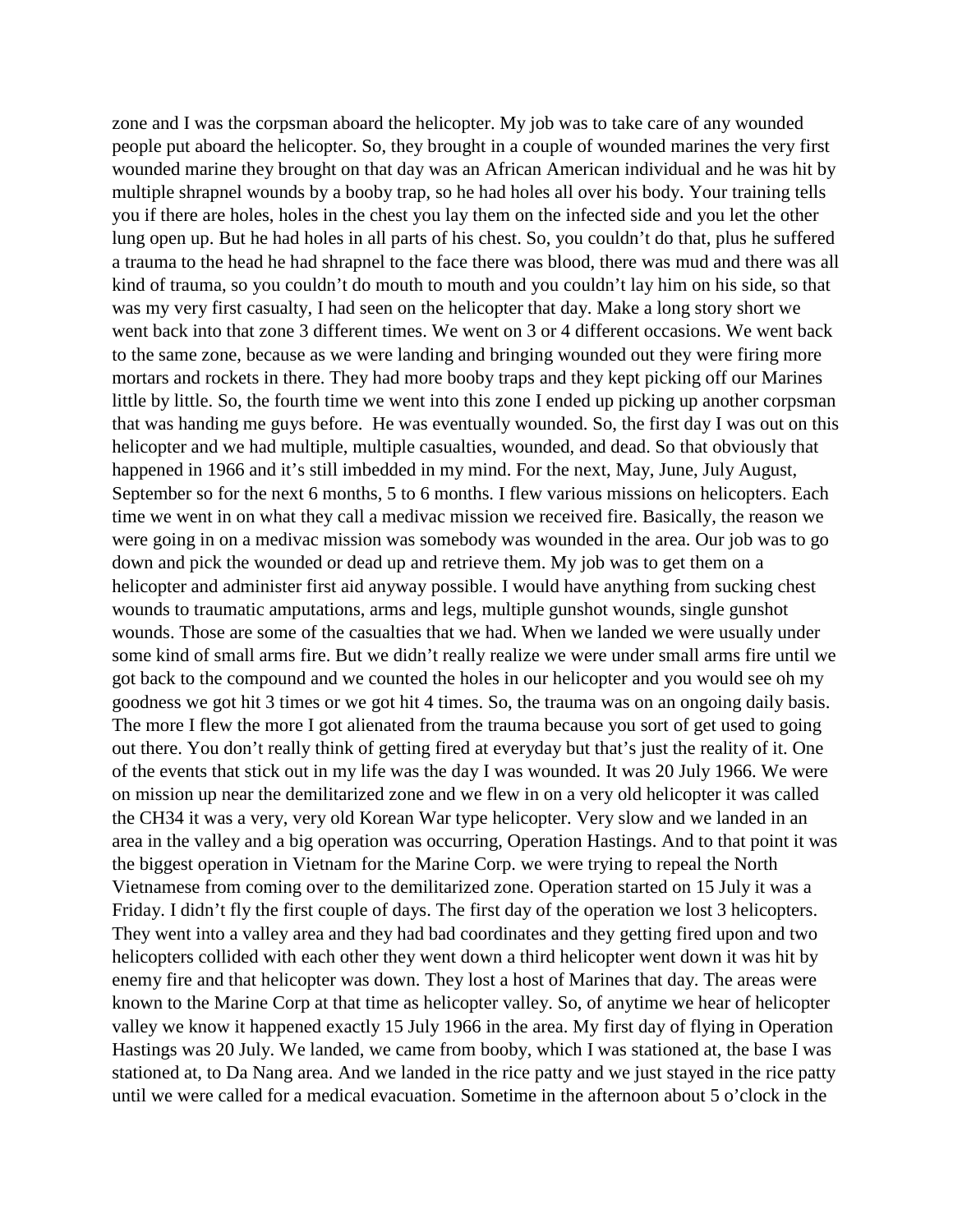afternoon we were called to extract a wounded Marine from this valley area up near the demilitarized zone. Myself I was with the Corpsman, I had a pilot, a copilot, the crew chief, and a door gunner, there was 5 of us aboard this helicopter. We went into the zone the zone was in a valley which is really not a safe place to land a helicopter in a valley. Especially when you know they are throwing rockets they were throwing mortars and small arms fire. We landed in the zone and I looked out to my left and the Marines were about I would say about 15 feet from our helicopter firing toward the hills and toward the bush. I thought to myself boy this doesn't look good, this really not looking good. So, we turned to our door, our wide open door and they brought a wounded Marine out and the Marine was on a stretcher. They brought him out on a stretcher and we put him on the helicopter and he had a big wound in his gluteus maximus. He somehow how got his by a mortar or rocket and he had a big gaping hole in his gluteus maximus and I looked down at him and I looked back up at the door for the next casualty a mortar exploded. A mortar exploded about 20 feet from the door and it showered the helicopter and all of us in the helicopter with shrapnel, we all got wounded. We then as soon as we got hit we were all bleeding all over the place. I knew I was hit because I had a burning sensation in various parts of my body. Well as soon as we were hit, the helicopter was hit, the pilot took off. He flew up in the air and he took flying up out of the area, he flew up high out of the area. I'll tell you why later, as we were flying out of the area we have a sister ship with us another helicopter that was with us. We asked, the piolet asked what our condition was, and the other helicopter flew around us and all he said was oh my God. Because we were having sparks coming out of our rear end and we were leaking fuel. So, they told us we would never make it back to the base. So, we were in this helicopter and they said this isn't good. Plus, we are all bleeding and number 2 were in a helicopter that's probably not going to make it back to the base. We made it back about a mile from the base and we landed in another rice patty and other helicopters came and surrounded us and they took us away and I ended up in a hospital, I had multiple shrapnel wounds I ended up on a hospital ship. The USS Repose. For a few weeks and then I was returned to Vietnam, back to duty in Vietnam. I then served my remained, was this July, August, September, October, November, I then served the rest of my four-month flying with a helicopter squadron out of Flewby or with the helicopter squadron out of Da Nang area. I went right back to duty continued to minister to casualties. Continued to take small arms fire any time of fire that we encountered on a helicopter mission. In about October November they decided to move me out of Vietnam because I only had 4 months left in the military, in the Navy and I was rotated out and went to Okinawa. Okinawa to Japan and Japan back to the United States. When I got to Okinawa after leaving Vietnam I noticed I was extremely anxious, I was extremely nervous. I didn't know what it was about. I just didn't like anything that was fast I jumped at any noises that were going on it was jumpy. But I found out that if I started, if I took some alcohol the nervousness, the anxiety, and the jumpiness would really decease. So, what I did while I was still in Okinawa and Japan I used drink a lot which took care of my nervousness, my anxiety. I could ride in a jeep, or an ambulance, or a taxi without any fear. It also took away any problems I had sleeping. So, I would drink heavily at night, so I had no problems sleeping. It just took care of all my issues. Then I was discharged from the United States Navy in March of 1967. I returned home in 1967, but my drinking really didn't stop. I had a great time back in the Buffalo area in 1967. I continued to drink, but I basically told people I drink to fall asleep I mean because that was what my issue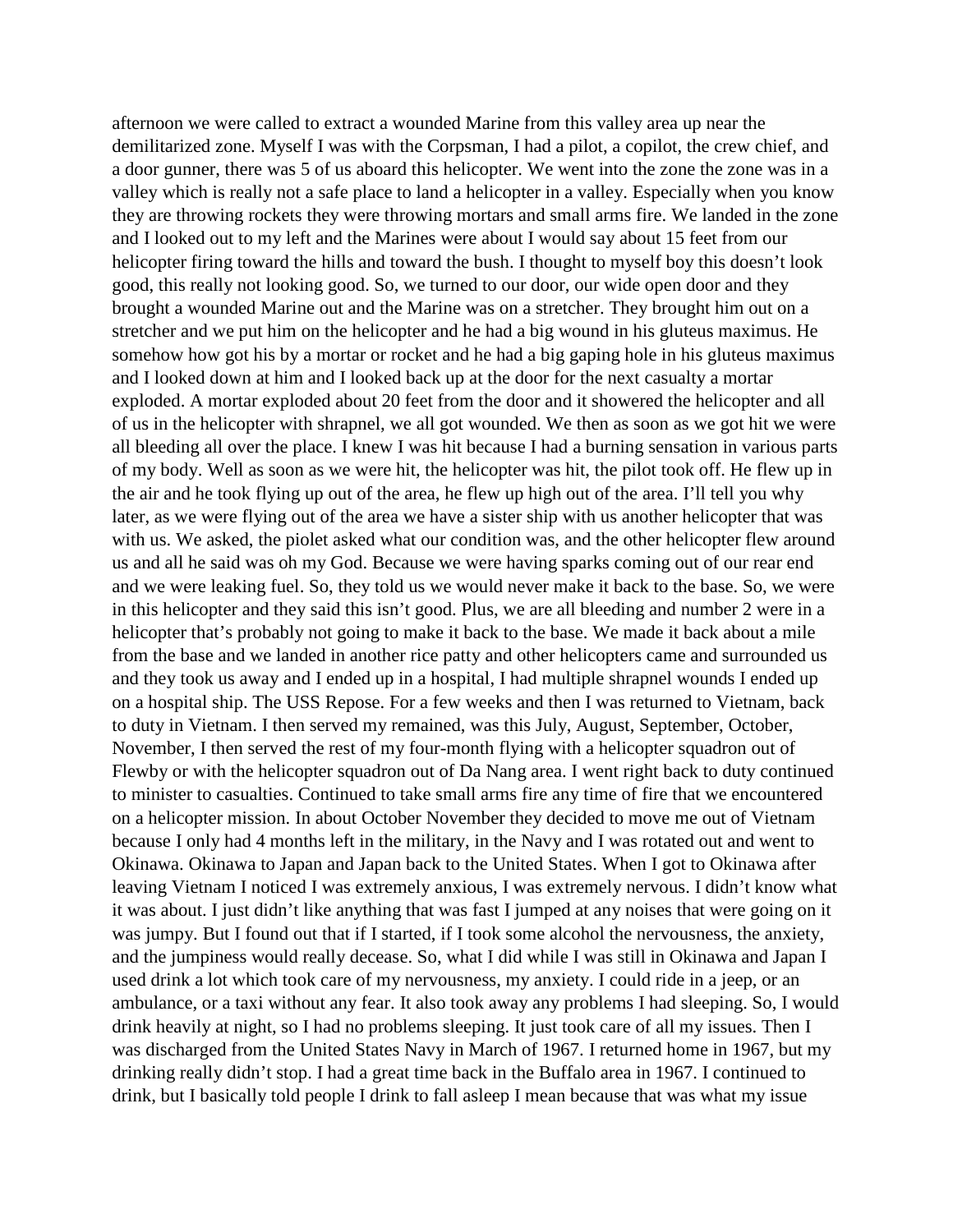was, I couldn't fall asleep. So, I ended up looking for something to do. I ended up getting a job as an orderly at a hospital at Buffalo General Hospital. I started working on the Psychiatric unit, and I really like working on the Psychiatric unit, but I knew I couldn't survive on \$2.06 an hour the rest of my life. So, I decided to go to school to become a laboratory technician. I ended up going out to Minnesota spend 2 years out in Minnesota becoming a laboratory technician. It was a technical school. It wasn't a college, just a technical two-year program. While I was there I continued my drinking on an ongoing basis. And the best thing for an alcoholic is to work in a liquor store. So, while I was practicing my alcoholism I also worked in a liquor store. So, my trauma continued to bother me, but I didn't think it bothered me. So, I finished up my time in school in 1969, I came back to Buffalo. I worked in a lab for approximately 1 month and I hated it. After going to school for 15 months, I hated it. So, I decided to reenroll in University of Buffalo. So, I enrolled in University of Buffalo in 1969, in the summer of '69 I received a bachelor's of sociology in 1974. When I finished my bachelors in sociology I didn't know what I wanted to do with my life I thought I would be a doctor, but obviously I wasn't going do it, I was going to apply for law school, apply to my master's program in sociology or go into nursing because I was a medic in the service. Ended up going to nursing school so I got a bachelor's of science in nursing from UB. So now I have a bachelor's of sociology which is sort of there. Bachelors of nursing which I could work with, so I work with that. I was then working in a psychiatric unit, so I liked running groups and doing therapy, so I decided to come back and get my master's degree in psychiatric nursing. So, ended back at UB and got a master's degree in psychiatric nursing. And worked at Buffalo General Hospital for a long time. In 1980 I ended up working on the west side of Buffalo doing outpatient counseling with drug, alcohol, and mental health patients. And in 1984, I learned that the nurses at work at the veteran's hospital in Buffalo was making more money than I was. So, for economic reasons in 1984 I went to work at the VA in Buffalo. It was there that I really discovered that I was drinking maybe a little more than I should be drinking. I was working the emergency room doing all the drug, alcohol, and mental health intakes. So, from 1984 to 1999, 2000, I worked in the ER for 17 years. Worked as a nurse, while I was there working as a clinical nurse specialist I learned a lot about substance use, both my own research and development and I decided to become a substance abuse counselor. So, in about 1995 I became a CAASAC substance abuse counselor and this way I could learn how to help people with their substance abuse problems and also maybe give myself some insight into how to control my drinking. If I could just control my drinking I would be ok. Not realizing that the core of my drinking was probably due to PTSD. But because I had gone to college and because I had a job, because I was married a couple of times. I didn't think I was really suffering from PTSD. I was just maybe over medicating a little bit. I was feeling good. It wasn't until about 1999 that I realized that I had a major problem with alcohol. I had joined the army reserves in 1986 and I was with an army reserved unit out in Niagara Falls and I was drilling with them and we would go out and drink a lot. But in 1999 I did have a major problem. I was running about 3 or 4 times a week, I was running races, I was running 5k's. I was telling myself because I could run 3, 4, 5 miles every other day or so that I couldn't possibly be an alcoholic. Cause alcoholics aren't able to do that I mean. How many alcoholics get up at 6 o'clock in the morning run 4 miles, dress up and go to work? But alcoholic actually took over at 5 o'clock in the afternoon when he ends up drinking and self-medicating. 1999 I ran a race out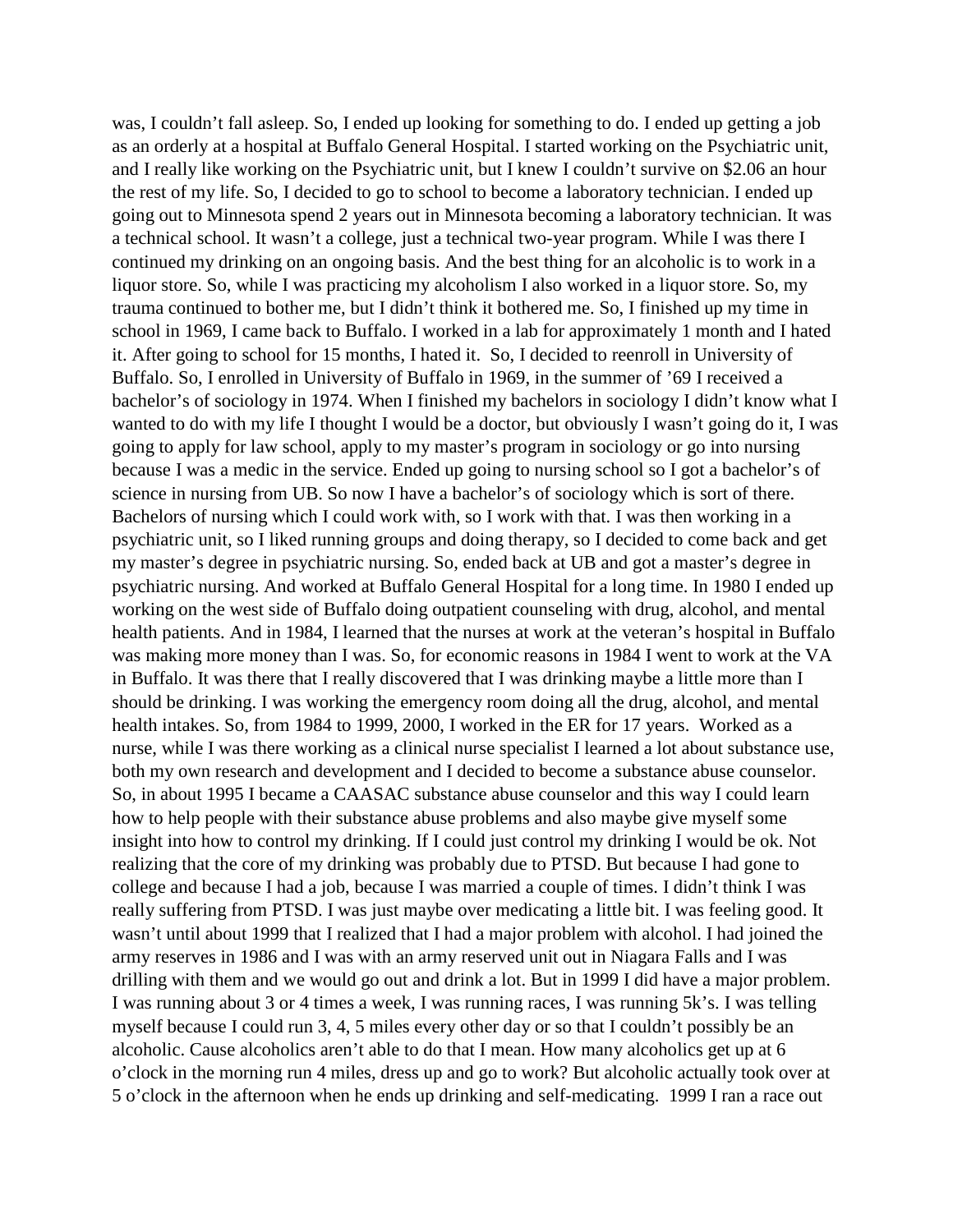in South Buffalo. After the race I went into cardiac arrest. I dropped dead. They paddled me back to life with the paddles. They paddled me back and I survived that whole incident. They did open heart surgery, triple bypass and that was in Friday 13, the last Friday the 13 in the old millennium. August 1999. However, that was just a small bump in the road. Most people would have stopped drinking at that point, but I continued to self-medicate for about another 8 years. I still worked, I self-medicated. I raised a family and dealt with my trauma until I started, I crashed and burned in the summer of 2007. Ended up going to detox, going into rehab, getting therapy for myself, and joining Alcoholics Anonymous which is part of my recovery.

25:09 **Josie**: That's great. I thank you for giving that overview of really the continuity really between your experiences overseas, in Vietnam and in the services an how that continued to be common thread continuing on and on through your life even up to now. Thank you. So as your talking what I hear a lot coming from your experiences are paying attention to what we call the 5 principles of trauma informed care. Which are safety, choice, trust, collaboration, and empowerment. These are the central aspects of trauma informed care. And what trauma informed care does is it asks us to pose the question what has happened to a person instead of what is wrong with the person. I definitely hear that being echoed in what you have shared. So, I want to move on to talking about your experience or sometimes the lack thereof those 5 principles. So, in terms of safety what I'm wondering is at any point in your experiences whether it was overseas or in our schooling or working, or having a family, or in recovery what part did safety play in helping you to seek help, or support, or reach out to people?

26:47 **Tom**: I don't think I wanted to because I didn't think I had a problem. I didn't realize that the experience, my experiences in Vietnam, although now they seem traumatic. At the time when you are 21, 22 years old you don't think of them as trauma because other people are going through that also. People get wounded, people get killed, people get traumatic amputations, so I didn't think I had a problem. I simply thought I was a typical 21-year-old fellow who survived a combat situation and I had to move on with my life. I don't think I looked at myself as having a problem. I didn't, because I didn't realize the extent of my trauma or that I had a traumatic even in my life. The things that I experienced in Vietnam were common place. That was my life. I experienced it and I came back to Buffalo and I was moving on with my life. My life included going to college, drinking, getting married, having a family and having a job. I didn't realize that the trauma was there. I didn't' realize it.

28:01 **Josie**: Absolutely. I'm curious that around 2007 is when you hit rock bottom and went into detox and started to also look at that trauma and analyze your own post-traumatic stress symptoms. In that experience of the providers that you interacted with what allowed you or what brought that sense of safety of being able to revisit some of your experiences and recognize that as being potentially traumatic.

28:39 **Tom**: I think when I was drinking my insight and my judgement was real clouded. So although I had the trauma I masked it with the alcohol. So what happened I was never thinking clearly, I was never processing what happened. It wasn't until I actually sobered up for a period of time. When I say period of time, it took a while for the alcohol the coping thing to leave me. So when I sobered up for one month, wow, I started thinking clearer. When I sobered up for two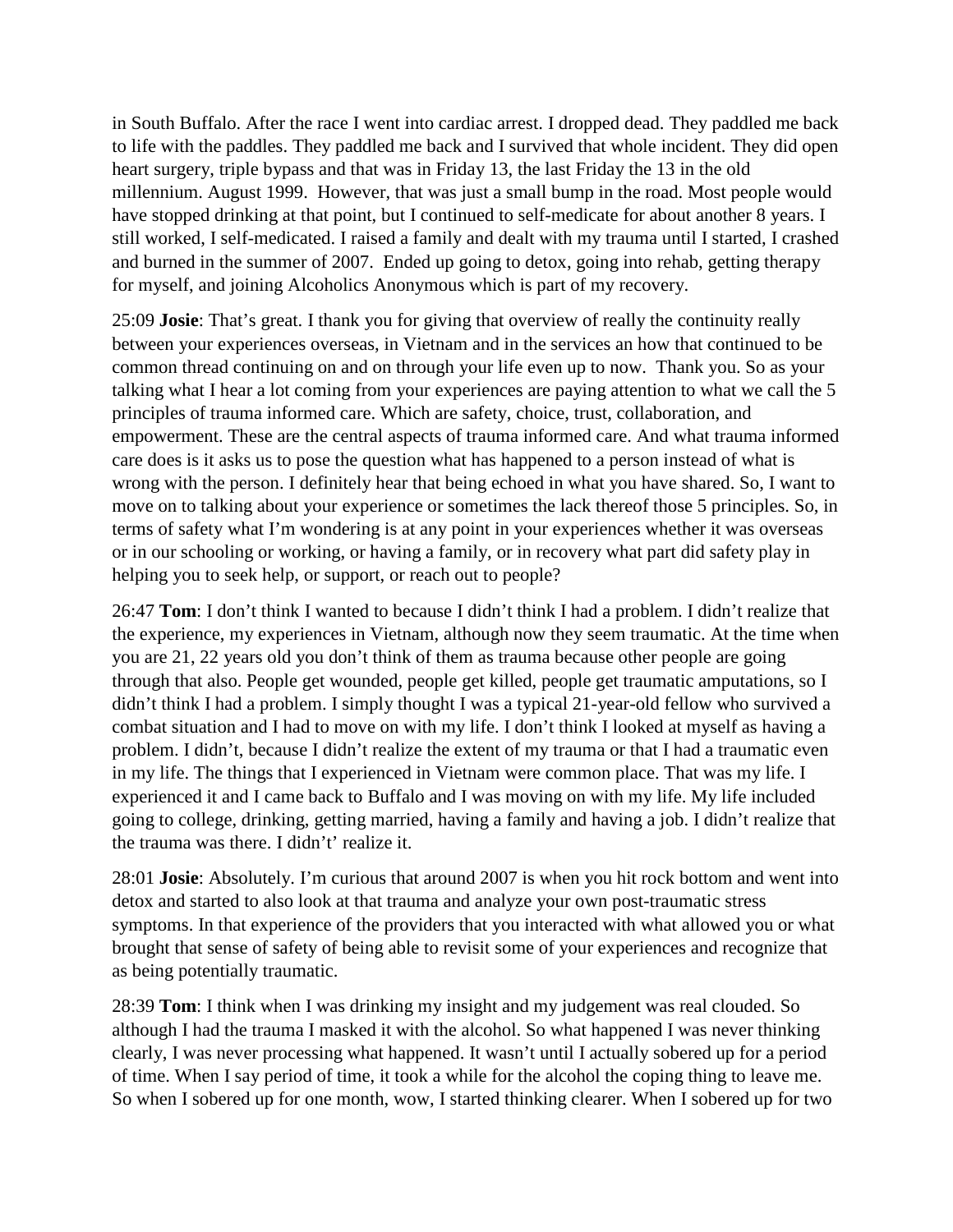months Wow I'm really thinking clear. Then when it got to be 3 and 4 months. My really realized my thinking was better. When I started therapy I could actually verbalize my experiences without having my sensorium clouded. I was there and wow this is what happened. And this is what occurred, and this is why this happened, that's why that happened. But I had to be sober to do that. While I was drinking my insight and judgement was clouded. I had just couldn't think straight. And every time I had a good event or a bad event in my life prior to that I would turn to alcohol to either mask the event or celebrate the event. So, it really I say I drank for forty straight years. You know so I'm very lucky to have even survived this long. But I think I had to be alert to what had happened in my life and my therapist was able to talk me through all of that.

30:24 **Josie**: That's great. That's really insightful in what really paved the way for you to be able to experience the sense of safety was getting to that point of gaining greater clarity and being able to see your experiences for what they were without the influence of alcohol and substance. Thank you. The next principle is trust. Something that I'm curious to know is in your experience of working with your comrades in arms in Vietnam, what was the role of trust in one another as you were in the field or also not. Was there that sense of trust in one another? How powerful of a role in that?

31:17 **Tom**: Well, when you are with a unit, any type of military unit you build that trust and spirit of the crop with each other. You will often hear men don't die for their country in combat, they die for each other. I was willing to risk my life to go save other fellas who had the green uniform on. I didn't know their name, many of the times I didn't know the other fellas on the helicopter with me. The piolet, the other men, I didn't know but we were there for each other. If I had to go out and pull a wounded marine back to the helicopter I trusted that the guys in the helicopter would lie down fire for me, and the Marines had to trust me that I would go and render care. So, the trust factor I had to trust them that they would protect me in any way possible to keep me from being injured or wounded and they the Marines had to trust me that I would render first aid to the best of my ability. So, the trust factor went both ways. When we went out on a mission we went out on a mission to rescues other Marines or South Vietnamese that were wounded or injured. They had no name to us, they didn't have names to us. All we knew was they were allies, and we were going to do this together and we are going to help each other survive this momentary event. And the even maybe only took 10 to 15, maybe 20 minutes in our lives, but we were at that time we were bonded by a brotherhood of being in the military. You know so I don't have a lot of connection with the fellows that I served with at all. We just don't, it's been 50 years. So, we've all gone our own ways. Some of us are still alive and some of us aren't. But at that point in time we were friends, we were comrades. We were colleagues, we were intertwined by a mission, and the mission was the mission I had was to get people aboard a helicopter, save their lives, bandage them up, and get them back to safety as soon as quickly as possible. Sometimes I was able to do that, and sometimes I wasn't. And the times I wasn't that's what haunts you, especially at a medic. Medics have a very high suicide rate and a very high alcoholism rate, which I found out later on.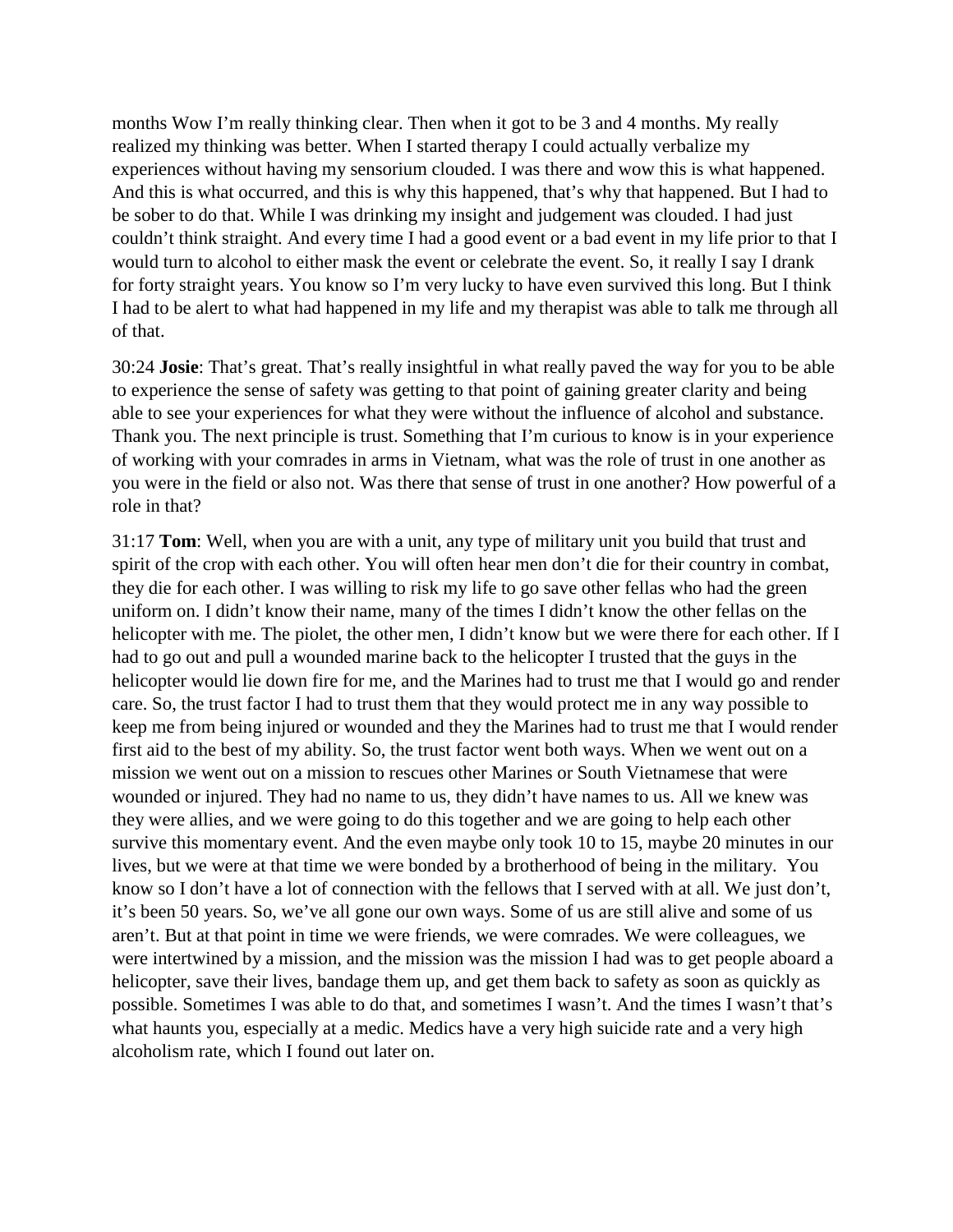33:40 **Josie**: Yeah, it makes sense. I mean you really just touched on these principles of safety and trust those are really organizing principles it sounds like of what you really did on a day in and day out basis. Your mission was to bring your comrades whether you knew them or not to safety. And to also have trust in the people around you to help you to do that successfully. That's very powerful. The next principle is choice. The thing I'm curious about in terms of choice is 1997 when you kind of hit your bottom and had a change. Did you find that you had choices from that time moving forward? You said that Alcoholics Anonymous is a big part of your recovery and that you spoke to a therapist about your post-traumatic stress symptoms. Did you find you had options and choices in approaching those symptoms and really establishing what your recover would look like?

34:47 **Tom**: The year was actually 2007. I wasn't even sober I'll be sober 10 years this year. I had hit bottom, I neurologically couldn't write my name. My hands were trembling, I could feel my liver getting larger. Being a nurse, I sort of knew the signs and symptoms of alcohol abuse or alcoholism. But I wasn't in such deep denial, I wasn't going to do anything about it. I wasn't an alcoholic. Because I was lying to myself, I didn't have this problem. It wasn't until I just hit bottom, I wanted to stop drinking, I really, really wanted to stop drinking. But I couldn't, I could not stop. Once I picked up that first drink, I was off to the races. I would always tell myself today I'm not going to drink. And later on in the day I would say I'm just going to have one drink, and that one drink led to another drink that lead to another drink. And it's hard for people who don't have addictive personalities like I do to understand that. Because people think well you could just not have that first drink. There's no choice in not having that first drink. You don't want to have the first drink. So, what happens, it once I was able to detox and even a short period of rehab, rehabilitation. I really realized I did have choices. You know my choices were to stay sick, stay sick as I was, or to go on another path. There was a fork in the road and you either take the one that you are on and that road was terrible for a long-time people didn't trust me, I was having arguments with people it wasn't good. It wasn't a healthy, healthy, path. My physical health was failing so I went down the other path. I was able to secure an understanding therapist who she was really able to pry the things out of me little by little. You know you hear the analogy peeling the skin of the onion away while she was able to do that. In addition to seeing her in therapy I was also going to AA. Ok I wasn't neglecting my alcohol but also, I had the PTSD thing going on. I had to go up two forks in the road. I had to deal with the PTSD because that was where the trauma was coming from. And the alcohol abuse was the reason was used to treat the trauma. Or was it the trauma was making me, which was it? I had to deal with both of the issues. So, I had to come to a decision and it's much easier to come to a logical decision when you are sober. Rather than when your mind is clouded with alcohol or drugs or whatever else your using. Addiction is addiction and I had a powerful addiction. But once I was able to put that down and able to stop shaking a little bit, and my liver started coming back to normal and my thinking started to clear up. And that's what the most important thing was. Once I put the liquor down, my thinking became clearer. Then I was able to process a lot of the information about my Vietnam experience. Why this happened, why that happened and the therapist that I had she was very, very understanding about my alcoholism. And it wasn't until almost 3 years, or 3 or 4 years into therapy when I was trying to talk to my family, a couple of years into therapy that she had told me that her father was an alcoholic. So, that all the things that I had talked about she had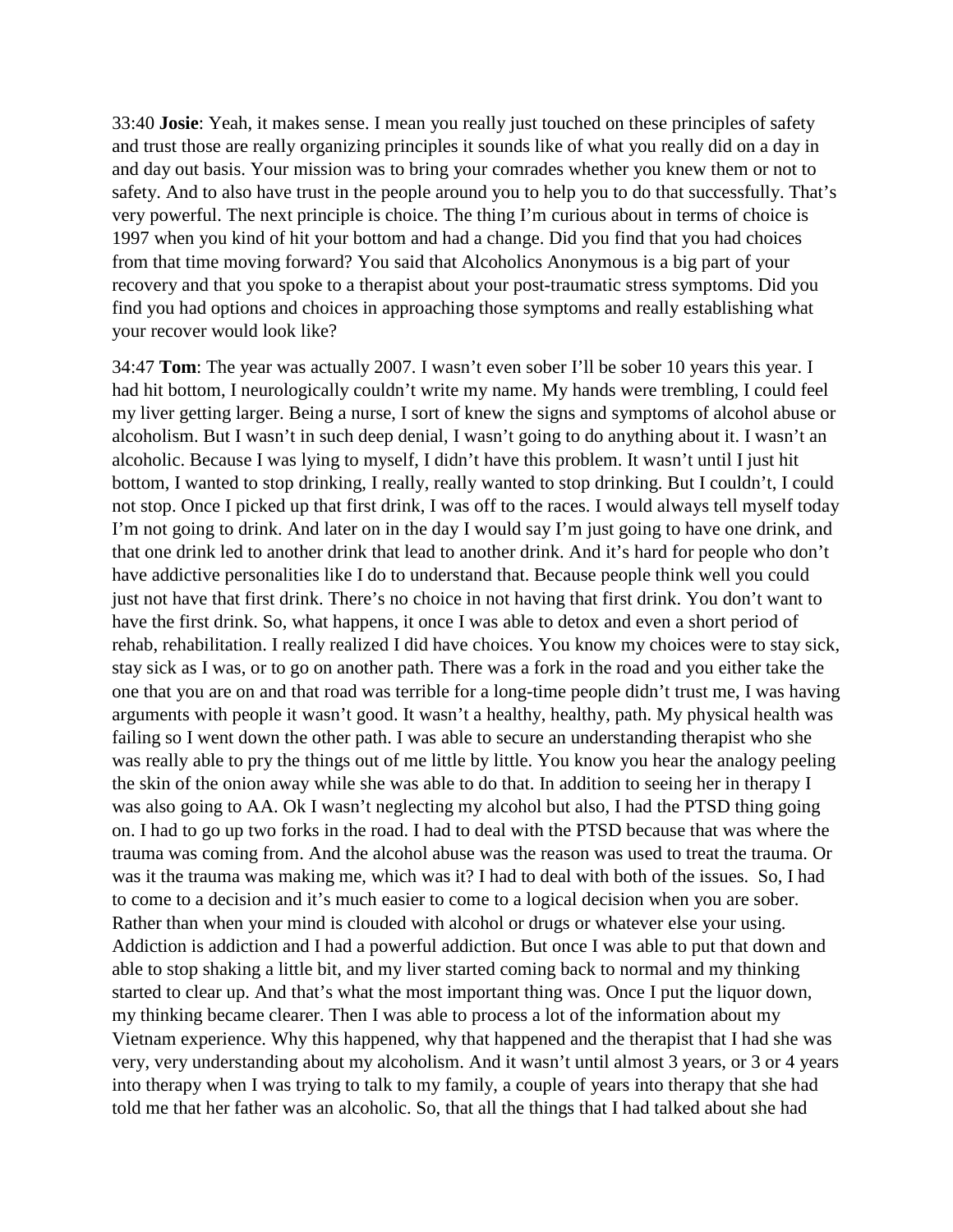lived through with her father. So, she was able to guide me along, she was able to carefully guide me along not only with my alcohol abuse but also with my family etcetera, etcetera where AA was working on my alcohol abuse. So, eventually the two came together and allowed me to gain a little more inside and awareness of what was going on with me.

38:53 **Josie**: That's really a directly ties into the next principle, being collaboration. I was curious about that it sounds like that the therapist you connected with helped make those connections between your trauma experiences, your alcohol use, and then you were just touching on after a few years of therapy you also reached out to family and pulled them into some of your story and narrative and that's really the essence of collaboration. That's really amazing to hear that all of those pieces of what was going on you here and now your past experience, and the addiction that you were experiencing was really drawn together by that therapist. It's really amazing to hear. The last principle is empowerment. And I'm curious to know and especially since you are a therapist and learning she was about to peel those layers of the onion. What were some of the things that she communicated to you either verbally or nonverbally that helped you to summon that inner strength to continue walking down the road to recovery? To look at your experiences and discuss them?

40:88 **Tom**: She allowed me to tell my story. She allowed me to share with her although I denied my trauma for a long time, it was there. I talk about the repercussions about what occurred in my life after that and how it connected to my trauma. She was able to coordinate all of that. I knew the trauma, and I knew my life. But how did my trauma affect my life. Why was I doing the things I was doing in my life, because of my trauma. What she was able to do was take my trauma and intermingle it with how I acted in life and how I behaved in life. And because of the way I acted and behaved in life is why the alcohol came in. I came in to ease or self-medicate my traumatic events, my behavior etcetera. So, she sort of brought it all together for me. I think the most important thing was she was allowed me to talk and brought it all together for me, and number two she was nonjudgmental. The things that I told her, the things that occurred from the time I left the service until the time I met with her 40 years later she was non-judgmental and she was very open with me in those situations. The fortunate thing for me, I think was she was a couple years older than I was she was about my age so she lived through the time frame that I lived in so when I talked about things that happened in 1960 or '65, or '70 she was able to identify with not only the life in the united states at the time, the thought process of the united states the shootings at Kent State, all the trauma that occurred in the '60's she could incorporate that into the therapy session also. Because a lot of that, leaving a combat situation especially like in Vietnam and coming back to the United States, all of a sudden we gave up Vietnam we just surrender we leave all the things behind. The guilt, the anger, and the shame that I must have felt or something. So, she was able to incorporate her own experience, her own history into the therapy session. And she always encouraged me to continue with AA. She always encouraged me. You have to work with your AA sponsor. I'm helping you to come this far you have to go the rest of the way and that's what I tried to do.

43:08 **Josie**: Sounds like she was a really powerful force, in normalizing especially having live through those same decades and national and international events and she sounds like she was a